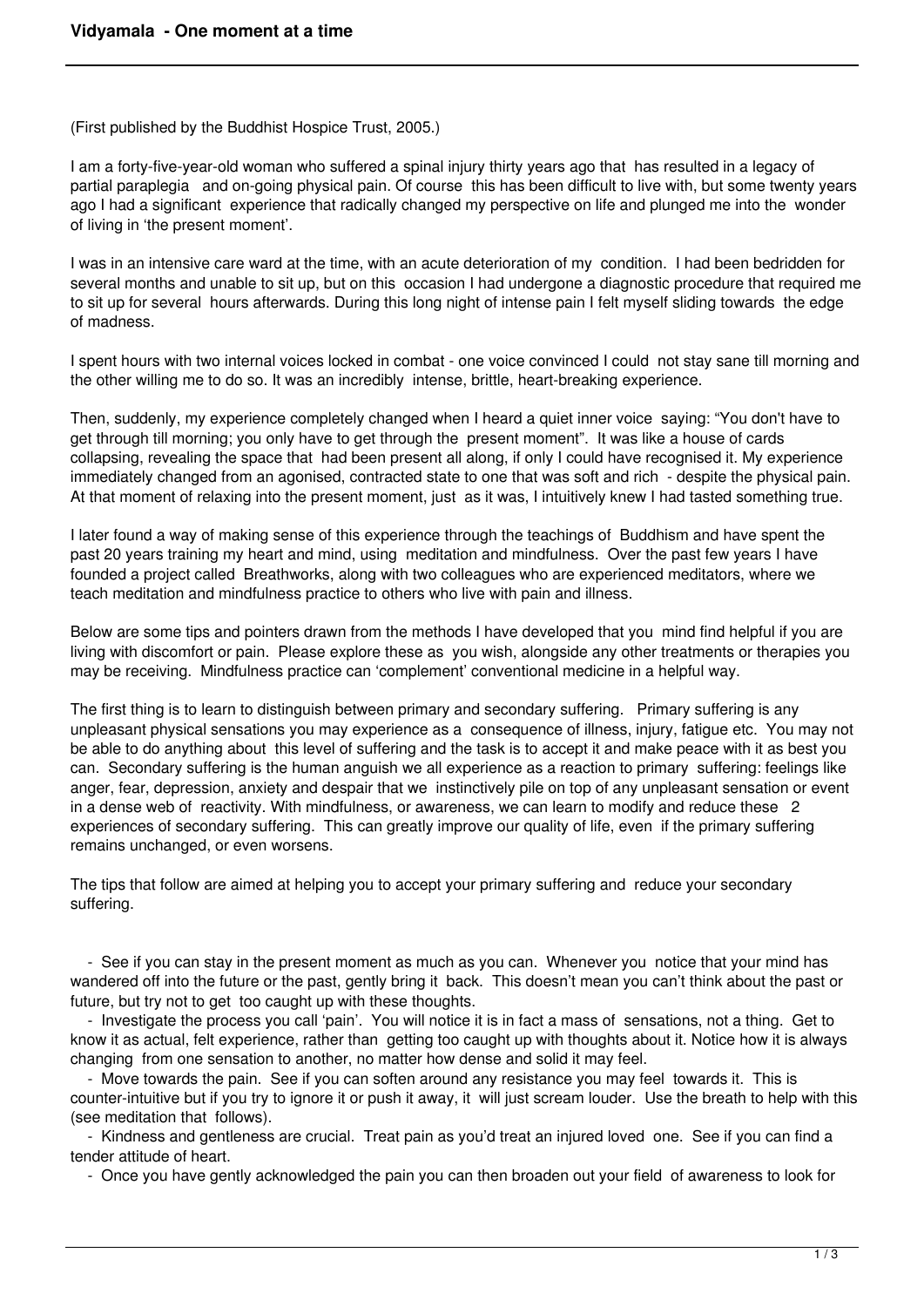any pleasure that is also going on in the moment. Notice experiences such as sun on the skin, being with a loved one, noticing flowers by the bed etc. There will always be something pleasurable in your experience, no matter how subtle. Let the pain be just one of several things you are aware of in the moment.

 - With this honest, tender attitude to all the shades of physical, emotional and mental experiences in the present moment you can then choose how you respond to things. This is the point of creativity – how we respond/act in this moment sets up conditions for the next moment. You can always insert a moment of choice no matter how far down the line you've gone into distress and anguish. Any moment can be an opportunity for learning if we come back to the actual sensations of the present moment rather than getting lost in thoughts and reactions. See if you can let both pain and pleasure be held within this broad perspective: neither contracting tightly against pain nor clinging tightly to pleasure. Allow all sensations to come into being and pass away moment by moment.

 - To summarise: Essentially you are learning three skills: ! moving towards the pain with a kindly, gentle attitude, experiencing it as moment-by-moment changing sensations. ! Then broadening out awareness of the moment to include/embrace pleasurable dimensions as well. ! On the basis of this broad, rich and more spacious experience of the moment making choices about how you respond to what you encounter. 3 Learning to 'respond' rather than 'react'. This can enrich your experience of life enormously, even when living with pain/illness.

# **Guided meditation practice**

(You may like someone to read this to you, or to dictate it onto a tape or CD.)

To begin with make sure the body is in as comfortable a position as possible, either sitting in a chair or lying down on the bed or the floor. Allow the weight of the body to settle down towards the earth, taking a few deeper breaths and letting go a little bit more on each out breath.

Now allow the breath to settle and to find its own natural rhythm, letting the breath breathe itself. Try not to interfere with this process, and notice how the body moves in response to the breath: the chest expanding and relaxing, the belly rising and falling. If your breath is affected in any way by your illness or pain, then just noting this with a kindly, gentle awareness. Try to let go of any ideas about how you think it ought to be, and just rest with an awareness of how things actually are for you in each moment.

# Pause

Sometimes it can help to include an image with a sense of the breath: you can imagine a wave flowing up the beach, turning, and flowing back out to sea again, noticing how the movement of the breath has a rhythm very like this. Or you might have another image that you find evocative and calming. Use your imagination in your own way to help the mind and the body settle around the breath.

# Pause

Notice how each breath is unique, how no two breaths are the same. Notice the texture, the quality, and the duration of each breath. If you notice the body or the mind tensing up around your experience, in the noticing you can gently let go again without judgement. Do this over and over again if necessary with a kindly, gentle awareness.

Include any pain or discomfort in the body within your broad field of awareness. Very often we resist feelings of pain or discomfort, and this just leads to more tension, more pain and more discomfort. Use the breath to help soften the hard edges around the pain and allow a tender, gentle awareness to permeate the in- and the out-breaths. As you use the breath to soften resistance to the pain or discomfort, you may notice how the experience of pain is in fact a constantly changing mass of different sensations. Experience how it comes into being and passes away moment by moment.

# Pause

Now you can broaden out your experience even more to invite in the pleasurable dimensions of your field of